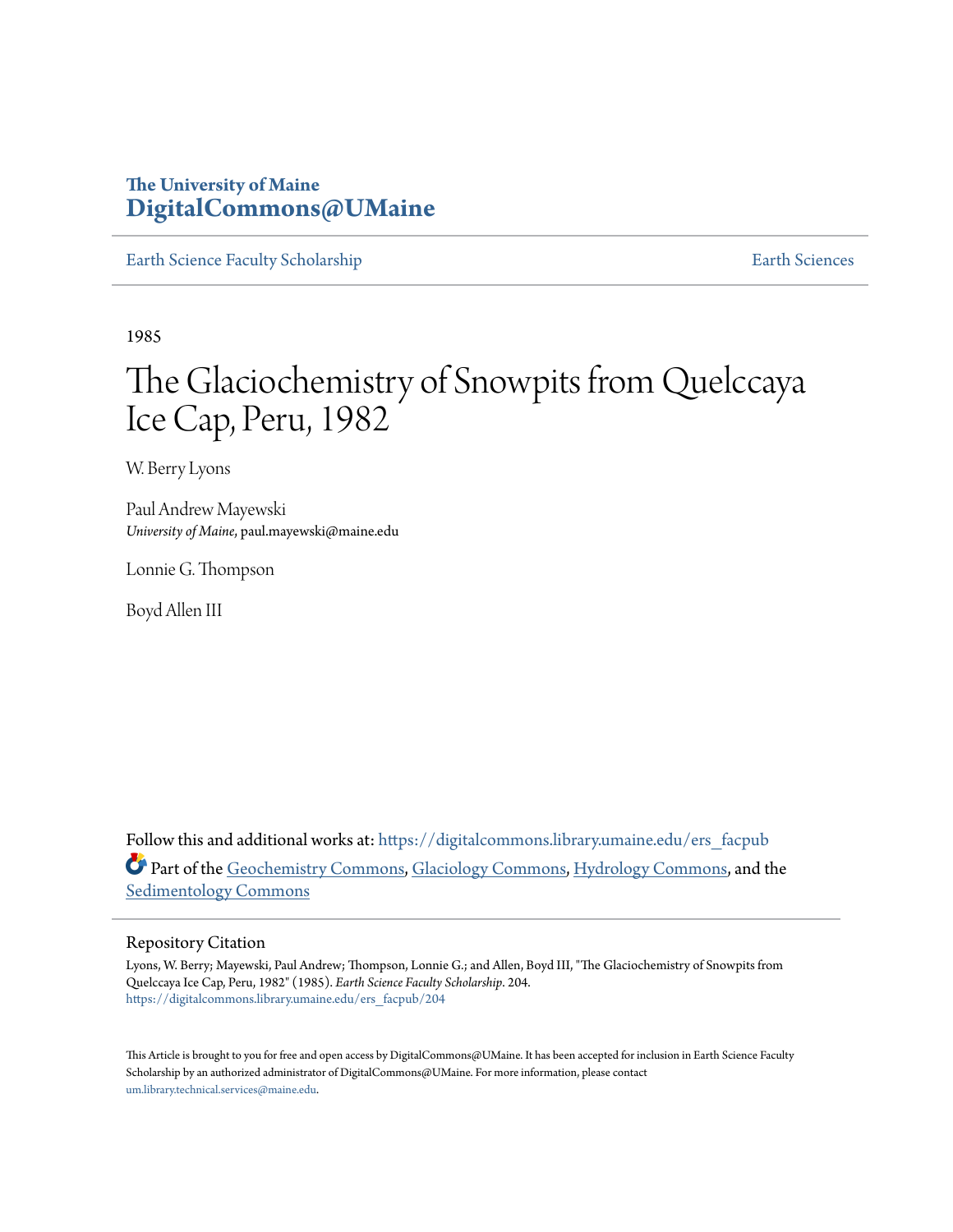### THE GLACIOCHEMISTRY OF SNOW-PITS FROM QUELCCAYA ICE CAP, PERU, 1982

by

#### W. Berry Lyons and Paul A. Mayewski,

(Glacier Research Group, Department of Earth Sciences, University of New Hampshire, Durham, New Hampshire 03824, U.S.A.)

#### Lonnie G. Thompson

(Institute of Polar Studies, Ohio State University, Columbus, Ohio 43210, U.S.A.)

#### and Boyd Alien III

(Glacier Research Group, Department of Earth Sciences, University of New Hampshire, Durham, New Hampshire 03824, U.S.A.)

#### ABSTRACT

We present glaciochemical data from a pilot study of two snow-pits from Quelccaya ice cap, Peruvian Andes. These are the first samples to be analyzed from Quelccaya for nitrate and sulfate by ion chromatography (IC), for nitrate-plus-nitrite, reactive silicate and reactive iron by colorimetry, and for sodium by atomic absorption spectrophotometry. The 3 m pits used in this study represent a one year record of mass accumulation and the 29 samples collected provide the first glaciochemical data from this area which can be compared with glaciochemical studies from other locations.

Reactive iron, reactive silicate and sodium, and the profiles of  $>0.63\,\mu$ m microparticles from Thompson and others (1984) are coincident, suggesting that transport and deposition into this area of each species are controlled by similar processes. The common source is probably local, resulting from crustal weathering. In general, the reactive silicate values are lower than those observed in other alpine glacier ice. The highest sulfate and nitrate values were observed in the upper few centimeters of the snow-pit. Most of the sulfate<br>concentrations were less than 3  $\mu$ M and are similar to values obtained for fresh surface snows from Bolivia (Stallard and Edmond 1981). Since biological gaseous emissions are thought to be the major source of sulfur and nitrogen to the atmosphere over the Amazon basin, the sulfate and nitrate fluctuations may be due to seasonal biological input and/or seasonal shifts in wind direction bringing material to Quelccaya.

With only one exception, the colorimetric nitrate-plus-nitrite data were higher than the IC nitrate data. Unfortunately, the IC analyses were conducted 81 d after the colorimetric analyses. The difference between the two data sets could be attributable to the following; (I) the colorimetric technique may yield erroneously high results as suggested for polar ice by Herron (1982), (2) the IC technique yields erroneously low results due, in part, to the possible exclusion of nitrite concentrations, and/or (3) nitrite was lost via biological removal during the 81 d period before the IC analyses. If the IC data are correct, the mean nitrate value is  $0.4 \mu M$  (n = 29). This value is similar to those reported from pre-industrial aged polar ice (Herron 1982). If the colorimetric mean value  $(1.1 \mu M)$  is correct, it is similar to colorimetrically determined values from other high-elevation alpine ice (Lyons and Mayewski 1983).

#### INTRODUCTION

The chemistry of polar ice and snow has long been employed as a paleo-atmospheric surrogate (Murozumi

and others 1969, Herron 1982, Boutron and Patterson 1983). Only recently have studies of high-altitude temperate and tropical alpine glaciers been undertaken to determine if these types of permanent ice/snow fields provide detailed records of past atmospheric conditions (Lyons and Mayewski 1983, Haeberli and others 1983, Thompson and others 1984, Mayewski and others 1984). We present glaciochemical data from samples collected in two 3-m snow pits from Quelccaya ice cap, Peru. Although these samples represent only one year of precipitation accumulation, these are the first glaciochemical data from a South American ice field. These data suggest that chemical records reflecting changes in atmospheric chemistry, and therefore atmospheric circulation and climate dynamics, may be retrieved from certain high-elevation glaciers. Such glaciers must experience the physical environment and local climatic conditions essential to the preservation of annual stratigraphic and geochemical records.

The Quelccaya ice cap (5670 m) and the summit sampling location, along with complementary studies on its modern climate, have been discussed in detail previously (Hastenrath 1978, Thompson and others 1979, 1984, Thompson 1980, Mosley-Thompson 1982). Therefore<br>this information will not be repeated here. information

#### METHODOLOGY

Samples were collected in July 1982, using pre-cleaned plexiglass scrapers and distilled-deionized washed polyethylene bottles (30 ml), and immediately inserted into polyethylene bags. Groups of bagged bottles were then placed in another plastic bag for transport.

Personnel wore polyethylene gloves and particle masks. Sodium was analyzed by flame atomic absorption spectrometry using a Perkin-Elmer model 2280. Cesium chloride solution was added to the 2 ml sample for a final concentration of 2% to control ionization. Reactive silicate was determined colorimetrically using 5 ml samples on an AutoAnalyzer II (Glibert and Loder 1977) while reactive iron was analyzed colorimetrically (Stookey 1970) using low-volume 10 cm cells. For the iron analysis 5 ml aliquots were added to acid-washed test tubes containing 0.03 ml reducing agent, 0.20 ml Ferrozine solution and 0.25 ml buffer solution. Reactive silicate and reactive iron are defined as the amount of silicate and iron reacting colorimetrically after an addition of Baker Ultrex nitric acid (Mayewski and Lyons 1982). The above analyses were made in the laboratories of the Department of Earth Sciences at the University of New Hampshire.

Sulfate and nitrate were determined simultaneously on a Dionex 10 ion chromatograph (IC) at  $0.3 \mu S$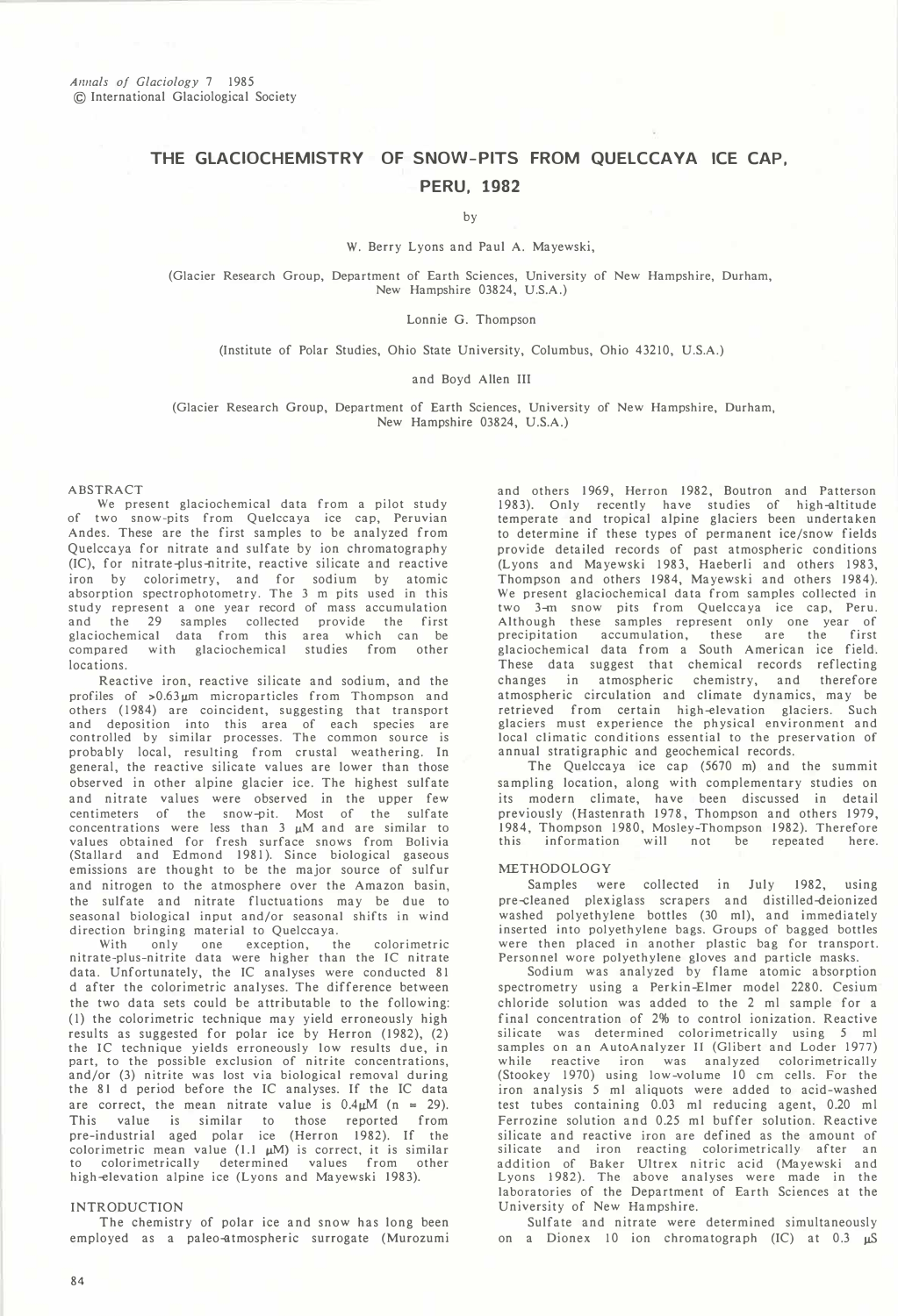conductivity using an anion separation column with an elution time of 7.5 m, the eluent consisting of 0.003 mol  $NaHCO<sub>3</sub>$  and 0.002 mol  $Na<sub>2</sub>CO<sub>3</sub>$ . Samples were injected with a Hamilton Teflon tipped gas-tight syringe into a 1 ml loop. The analysis was performed in the Class 100 clean laboratory at the Mellon Institute, Pittsburgh, Pennsylvania. In addition, nitrate-plus-nitrite was analyzed in an AutoAnalyzer 11 (Glibert and Loder 1977).

Analytical error  $(\pm 1$  standard deviation) was estimated from the standard deviation in replicate runs of standards and samples. These are listed in Table I. Bottle blanks were created by filling washed sample bottles with Milli-Q in the laboratory. These bottles were then processed as samples and underwent identical handling and analytical procedures. Blank concentration means are also listed in Table I.

#### TABLE I. ANALYTICAL ERRORS, LISTED FOR STANDARDS, SAMPLES AND BLANKS

| Analytical error $(\mu M)$ |  |  |
|----------------------------|--|--|
|----------------------------|--|--|

|                 | Standards | Samples                  | Blanks |  |
|-----------------|-----------|--------------------------|--------|--|
| Na              | 0.03      | 0.09                     | 0.13   |  |
| Si              | 0.02      | 0.03                     | 0.04   |  |
| Fe              | 0.001     | 0.01                     | 0.02   |  |
| $SO_4$          | 0.02      | 0.04                     | 0.06   |  |
| NO <sub>3</sub> | 0.01      | 0.01                     | 0.01   |  |
| $NO_3 + NO_2$   | 0.03      | $\overline{\phantom{a}}$ | 0.03   |  |

#### RESULTS AND DISCUSSION

Glaciochemical results are plotted with depth in Figures I and 2. Only reactive silicate, reactive iron, and sodium were measured in both pits; therefore we will only discuss the results of pit #1 in detail. As mentioned above, although these data only represent a year's accumulation, some general statements can be made regarding chemical distribution with depth and its relationship with climatic events.

Reactive silicate, reactive iron, and sodium profiles are similar to that of the  $>0.63$   $\mu$ m microparticle profile in both pits (e.g. compare Figure I in this paper with figure 3 from Thompson and others 1984). Therefore we assume that these three chemical species have a<br>common primary source from crustal weathering This common primary source from crustal weathering. deposition is at a maximum during the dry austral winter (Thompson and others 1979, 1984), due to a combination of (I) a dominant wind direction from the west and north-west, transporting material from the high, dry Altiplano, (2) slightly higher mean wind speeds during this season, and (3) the seasonal difference in snow mass accumulation. Thus we suggest that higher concentrations of crustal material are deposited during the dry season when they are not diluted by snow accumula tion. This seasonal microparticle (and one would expect reactive silicate, reactive iron and sodium) signal is preserved on Quelccaya to bedrock (Thompson and others 1984). During the dry, more windy season, the predominant wind is from the west and north-west, so some of the sodium deposited at this time may be marine in origin.

If the six values  $>1$   $\mu$ M for reactive silicate and the six values  $>2$   $\mu$ M for reactive iron are included, the mean values from snow pit #1  $(n = 29)$  are 1.71 and 1.79  $\mu$ M, respectively. The six highest reactive silicate and iron values are coincident and represent June to July in 1981 and 1982, again indicating that the highest concentrations of these chemical species are deposited during the dry season when the microparticle



![](_page_2_Figure_11.jpeg)

concentrations are also the highest. If those six samples are disregarded, the means decrease dramatically to 0.39 and  $0.46$   $\mu$ M, respectively. Stallard and Edmond (1981) reported values of 0.3  $\mu$ M (austral summer) and 0.6  $\mu$ M (austral winter) for surface snows at Chacaltaya Observatory, Bolivia (5222 m). These sparse data from the Bolivian Andes suggest higher crustal debris accumulation during the dry winter season. The values are lower than those observed by us for other alpine glaciers (Butler and others 1980, Mayewski and Lyons 1982, Mayewski and others 1984), indicating that Quelccaya ice cap receives less crustal weathering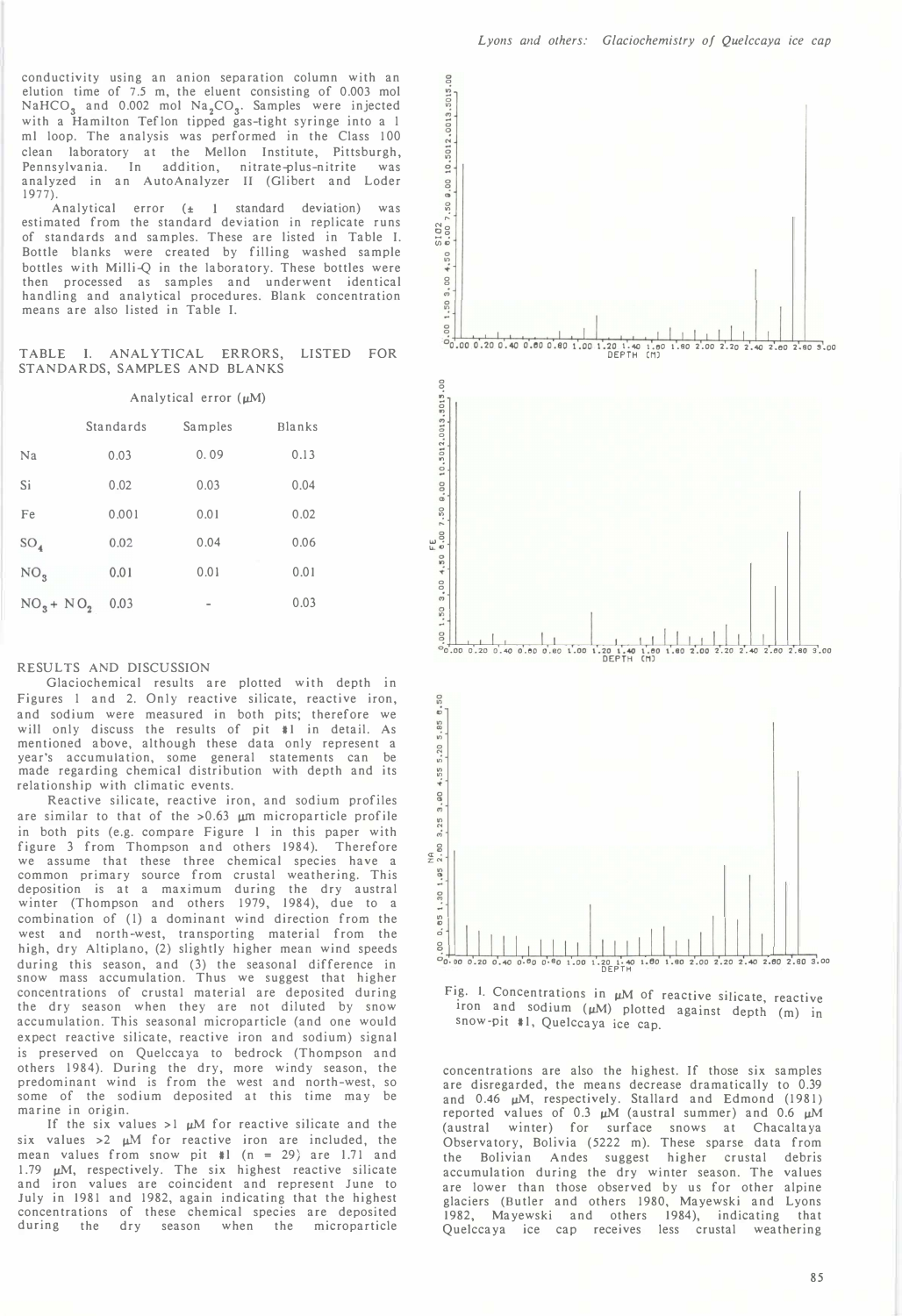![](_page_3_Figure_1.jpeg)

![](_page_3_Figure_2.jpeg)

material than these other glaciers. The unity of the  $Si/Fe$  ratios  $(-1:1)$  throughout the year in the pit (Fig.1) suggests that the material is from the same source and that these crustal materials may be of local origin.

The highest sulfate, nitrate, and nitrate-plus-nitrite values are also in the top few centimeters of the<br>snow-pit (Fig.2). Nitrate and nitrate-plus-nitrite snow-pit (Fig.2). Nitrate and nitrate-plus-nitrite concentrations also appear to increase toward the bottom of the snow-pit. These profiles are similar to those of the crustally derived species. This may reflect the seasonal difference in wind direction (from west to north-west in the dry season as opposed to east to south-east during the wet season) responsible for the variation in the nitrogen data. However, unlike nitrate, sulfate shows no increase at depths from 2.0 or 2.2 m to 2.8 m, indicating that the influx of sulfate into the area is different to the other chemical species under investigation.

Recent studies have indicated that tropical rain forests of the Amazon basin are a major source of atmospheric nitrogen and sulfur (Lawson and Winchester 1979, Stallard and Edmond 1981). A variation in this biogenic source term may therefore concentrations of both nitrogen and sulfur in the Quelccaya precipitation. The time and amount of clear cutting and burning of tropical forest may also affect the nitrogen and sulfur precipitation chemistry in this area (Galloway and others 1982).

The sulfate values obtained in this study are low ( $<$ 3  $\mu$ M) but are higher than those reported for polar snow (Herron 1982). They compare well with those of Stallard and Edmond (1981) for Bolivian snows (2.l to 3.2  $\mu$ M) and also are within the range of the mean precipitation values of 5.1  $\mu$ M for the Amazon basin (Stallard and Edmond 1981) and of 1.6  $\mu$ M for the Venezuelean Amazonas (Galloway and others 1982). These data indicate, at least in a preliminary sense, that in areas to the north and west of the Amazon basin, sulfate concentrations in precipitation appear to have similar mean values, indicating the influence of the basin as a source. The mean precipitation values from nitrate for the Amazon basin is  $2.1 \mu M$  (Stallard and Edmond 1981) and for the Venezuelean Amazonas 3.5 µM (Galloway and others 1982). Stallard and Edmond ( 1981) analyzed one fresh snow sample from the Bolivian Andes and obtained a concentration of nitrate of 3.4  $\mu$ M. Both these groups of investigators employed the cadmium reduction colorimetric technique.

The IC nitrate data in all but one case for the Quelccaya data were lower than the colorimetrically determined nitrate-plus-nitrite values (Fig.2). Based on the precision of these analyses (Table J) this discrepancy is real. Obviously this is not a trivial problem. Most of the previous precipitation data have been analyzed for nitrate by the colorimetric technique. Recently more laboratories have switched to IC instrumentation and thus it is critical to determine if data sets generated by the two techniques are compatible. Unfortunately the IC<br>analyses were undertaken 81 d after the were undertaken 81 d after the nitrate-plus-nitrite analyses. The samples arrived at the

![](_page_3_Figure_9.jpeg)

Fig. 3. Microparticle data  $(>0.63 \mu m)$  plotted against depth in snow-pit #1, Quelccaya ice cap.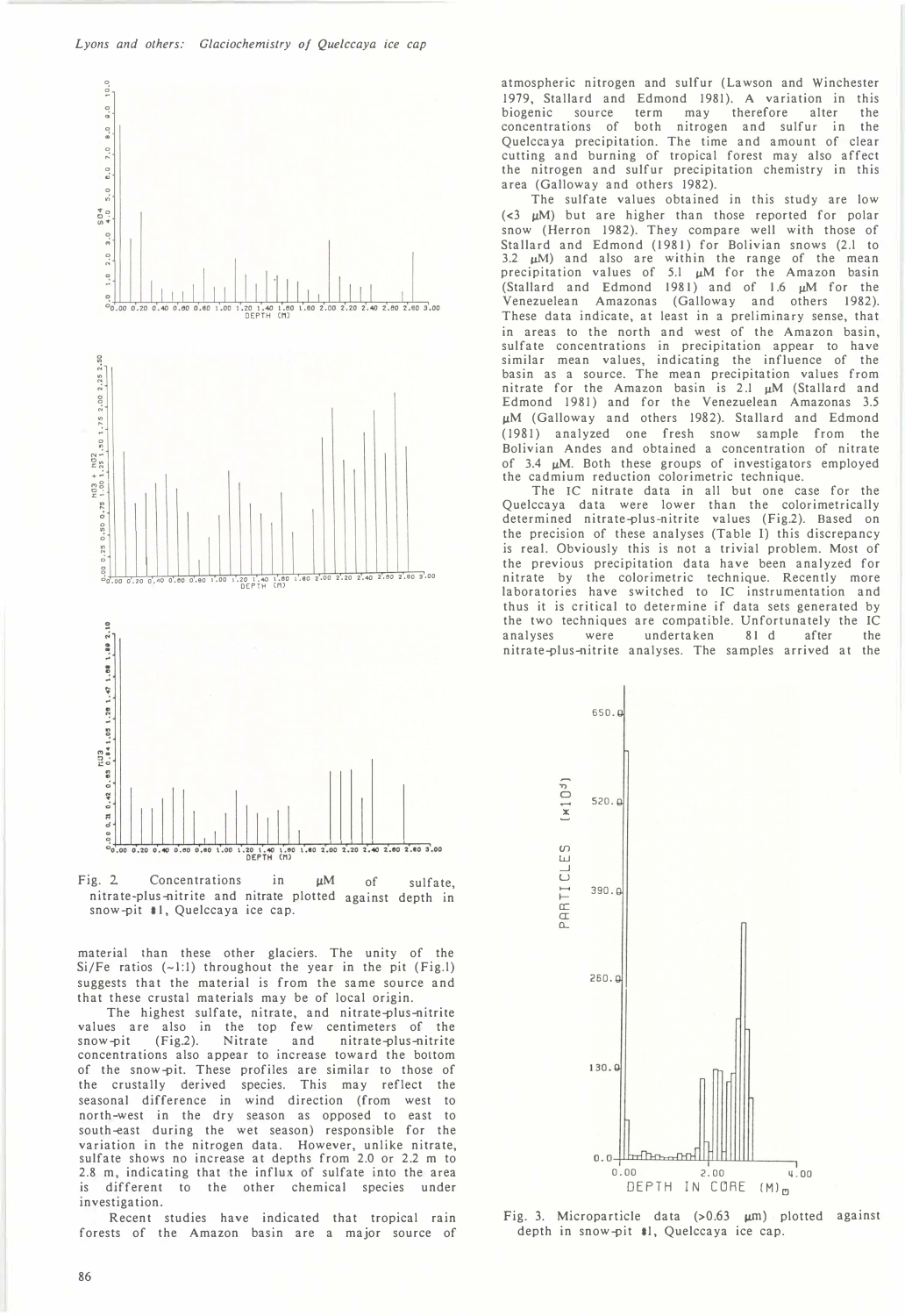laboratory in an unfrozen state and were immediately frozen (-20°C). Upon thawing, the nitrate-plus-nitrite analysis was the first to be undertaken. After this analysis was completed, the samples were again refrozen and finally thawed again and analyzed 81 d later for nitrate by means of IC. The difference between the two data sets could be due to one of three possibilities: ( I) the colorimetric techniques yield erroneously high results, or (2) the IC technique yields erroneously low results, or (3) loss of nitrate occurs during the interval between the two different analyses. Herron (1982) has suggested that his observed differences between nitrate data from Dye 3, Greenland and South Pole, Antarctica and those of other investigators reflect real differences between these two analytical techniques. Using ion chromatography, Herron's data were consistently lower than the other studies which used cadmium reduction colorimetry. It is possible that either the colorimetric technique, as suggested by Herron (1982), yields higher than "true" values, or that the IC techniques yield lower than "true" values for nitrate.

During IC runs nitrite standards were not analyzed. On a limited number of IC samples a small peak, probably nitrite, was observed, but in most cases this peak was obscured by the much larger chloride peak. Harding and Miller (1982), employing IC instrumentation, have analyzed precipitation samples from Hawaii for both nitrate and nitrite. The concentrations were similar. To our knowledge these are the first data indicating that nitrite is an important component of tropical/subtropical precipitation. It is tempting to interpret the difference between the one IC and colorimetric data as nitrite. However, without collaborative IC nitrite data we can only speculate that this is, indeed, the case. In addition, very little to no nitrate has been observed in polar ice (M Herron and R Delmas personal communication).

On the other hand, the discrepancy between the data sets may not be due to analytical problems alone. Two lines of evidence argue against this: (I) Risbo and others (1981) have published nitrate-plus-nitrite values from Greenland, using the cadmium reduction colorimetric technique, which are similar to Herron's (1982) IC values, and (2) Pyen and Fishman (1979) have analyzed diluted marine pore waters by both techniques (Dionex IC and automated cadmium reduction colorimetry) and found general agreement between the two with no evidence that the colorimetric method gave constantly higher results. If our colorimetric values are �orrect, the mean is similar to that observed in other Ipine glacier ice/snow from remote areas, that is,  $\sim$  1  $\mu$ M (e.g. Lyons and Mayewski 1983).

The lower IC values (mean  $\sim 0.4$   $\mu$ M) may reflect the loss of nitrate during the 81 d period after the initial colorimetric measurements. Either a biological removal or adsorption processes within the thawed samples may have led to the removal of nitrate and the colorimetric data may resemble more closely natural concentrations of these chemical species in Quelccaya snow. Much has been written about the preservation of natural water samples for chemical analysis, but it is not appropriate to review that literature in any detail here. Some information does exist, however, on the preservation of samples with very low nitrate concentrations. Legrand and others (1984) discuss the possible increase of nitrate and nitrite with time due to atmospheric gas contamination of ice samples. No nention is made of possible nitrate loss.

Morse and others (1982) have recently shown that surface water ocean samples of low nitrate concentration (0.3  $\mu$ M and less) could not be stored without some loss of nitrate, whatever method of preservation (even freezing) was employed). At the much higher concentrations of ocean deep waters  $(-20 \mu M)$  nitrate loss was not a problem as long as the samples were kept in a cool dark place and stored in polyethylene containers. Galloway and Likens (1976) have argued that precipitation samples could be stored for seven months<br>at temperatures as high as 21°C without negligible nitrate loss or gain. However, the nitrate values in their

precipitation was approximately 32 times higher than our mean colorimetric value for Quelccaya.

#### CONCLUSIONS

- The major conclusions of this study are as follows:
- (I) reactive silicate, reactive iron and sodium profiles are coincident with the  $>0.63$   $\mu$ m microparticle profiles indicating a common source of weathered crustal material.
- (2) the above-mentioned chemical species reach their highest concentrations in the dry season (the austral winter) indicating dependency on wind direction and/or snow accumulation rate,
- (3) nitrate and sulfate concentrations in the Quelccaya snow-pit are highest near the surface and are similar to those reported for precipitation around the Amazon basin,
- (4) the source of the N and S in Quelccaya precipitation may be primarily biogenic input from the Amazon basin,
- (5) nitrate values determined by ion chromatography are lower than nitrate-plus-nitrite values determined by automated colorimetry; whether this is an analytical artefact or a problem of sample handling is unknown at present, and
- (6) further glaciochemical studies on the Quelccaya ice cap may provide an important paleoclimatic record.

#### ACKNOWLEDGEMENTS

We are extremely grateful to Dr C I Davidson at Carnegie-Mellon Uni<sup>v</sup>ersity and Dr T C Loder at the University of New Hampshire for the use of their analytical facilities. We thank Dr M J Spencer and Mr J Love for valuable discussion regarding the nitrate problem.

#### REFERENCES

- Boutron C F, Patterson C C 1983 The occurrence of lead in Antarctic recent snow, fim deposited over the last two centuries and prehistoric ice. Geochimica et Cosmochimica Acta 47(8): 1355-1368
- Butler D, Lyons W B, Hassinger J, Mayewski P A 1980 Shallow core snow chemistry Alberta. Canadian Journal of 278-28 I of Athabasca Glacier, Earth Sciences 17(2):
- Galloway J N, Likens G E 1976 Calibration of collection procedures for the determination of precipitation chemistry. Water, Air and Soil Pollution 6: 241-258
- Galloway J N, Likens G E, Keene W C, Miller J M 1982 The composition of precipitation in remote areas of the world. Journal of Geophysical Research 87(C11): 8771-8786
- Glibert P M, Loder T C 1977 Automated analysis of nutrients in seawater: a manual of techniques. Woods Hole Oceanographic Institute. Technical Report 77-47
- Haeberli W, Schotterer U, Wagenbach D, Haeberli-Schwitter H, Bortenschlager S 1983 Accumulation characteristics on a cold, high-Alpine fim saddle from a snow pit study on Colle Gnifetti, Monte Rosa, Swiss Alps. Journal of Glaciology 29(102): 260-271
- Harding D, Miller J M 1982 The influence on rain chemistry of the Hawaiian volcano Kilauea. Journal of Geophysical Research 87(C2): 1225-1230
- Hastenrath S 1978 Heat- budget measurements on the Quelccaya ice cap, Peruvian Andes. Journal of Glaciology 20(82): 85-97
- Herron M M 1982 Impurity sources of  $F^-, C1^-, NO_3^-$  and  $SO_4^{2-}$  in Greenland and Antarctic precipitation. Journal of Geophysical Research 87(C4): 3052-3060
- Lawson D R, Winchester J W 1979 Sulfur, potassium, and phosphorus associations in aerosols from South American tropical rain forests. Journal of Geophysical Research 84(C7): 3723-3727
- Legrand M, De Angelis M, Delmas R J 1984 Ion chromatographic determination of common ions at uItratrace levels in Antarctic snow and ice. Analytica Chimica Acta 156: 181-192
- Lyons W B, Mayewski P A 1983 Nitrate plus nitrite concentrations in a Himalayan ice core. Geophysical Research Lellers 10(12): 1160-1163